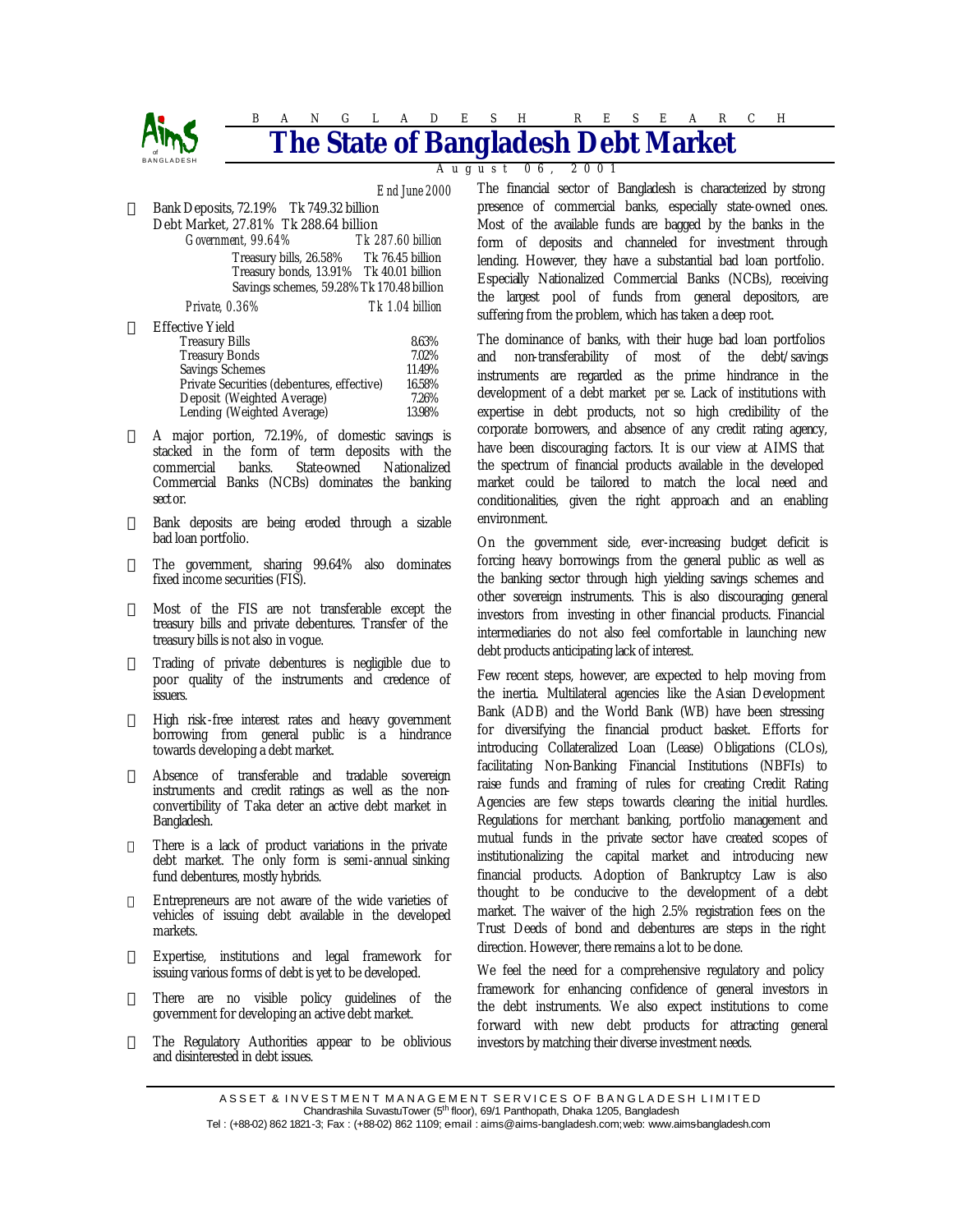#### **Structure of the Financial Market of Bangladesh**

The financial sector of Bangladesh is dominated by commercial banks. The main stream of funds flows from general public as deposits to corporates and government as credit. Tk 749.32 billion deposits constitute 72.14% of total domestic savings that is accounted for.

Nationalized Commercial Banks (NCBs) attracted the highest 54.55% of public deposits. Credit to government from the banking system stood at Tk 201.89 billion in April 2000 which is 28.34% of deposits and is used to provide subsidies to the state-owned enterprises (SOEs) and running the state machinery. Government financed Tk 77.76 billion or 20% of its Tk 379.53 billion annual budget from internal debt in 1999-2000.

#### **CLASSIFIED LOANS**



# **THE STRUCTURE OF FINANCIAL MARKET**



Fixed income securities including non-transferable instruments constitute 27.81% of domestic debt. Corporate debentures are only less than 1% of the debt securities market. Therefore, there is a huge gap in the market, providing an opportunity for floating private sector bonds.

## **Heavily Burdened Banking Sector**

Despite tightening, classified loans in the banking system stood at Tk 242.75 billion in June 2000 against Tk 238.79 billion in December 1999. The pace of acceleration has however declined and the amount as percentage of outstanding loan portfolio has improved to 39.70% from 41.11% the last year. The share of classified loans stood as follows:

| Nationalized Commercial Banks (NCBs) | 44.62% |
|--------------------------------------|--------|
| Private Commercial Banks (PCBs)      | 25.78% |
| Foreign banks                        | 3.74%  |

The banking sector also fell short of the required provisioning by Tk 50.57 billion. The default culture is also discouraging endeavors towards development of a healthy debt market.

#### **Widening Fiscal Deficit**

The country is at risk of a debt trap due to widening fiscal deficit. Revenue collection has fallen short of target in 1999-2000 by 28.06 billion or 11.61%, though; it increased by 8.35% over the realized revenue in 1998-9. Persistent revenue shortfall is forcing the government to borrow, which is increasing debt-servicing liability (principal repayment and interest). This is creating further revenue shortfall and therefore pushing the government to borrow further more. In 1999-2000, debt servicing cost a Tk 56.29 billion, which was 15% of the total budget. In the budget for 2000-2001, debt-servicing liability is estimated to increase to Tk 62.28 billion, 11% up from that in 1999- 2000.

It appears to be almost impossible for the government to tighten on the expenditure side. So enhancing revenue earnings remain as the only option, which requires expedition of the reform measures being initiated in the tax collection system, including widening the VAT net Stop gap solutions of imposing supplementary duties on imports is also being tried out, with mixed results.

ASSET & INVESTMENT MANAGEMENT SERVICES OF BANGLADESH LIMITED Chandrashila SuvastuTower (5<sup>th</sup> floor), 69/1 Panthopath, Dhaka 1205, Bangladesh

Tel: (+88-02) 862 1821-3; Fax: (+88-02) 862 1109; e-mail: aims@aims-bangladesh.com; web: www.aimsbangladesh.com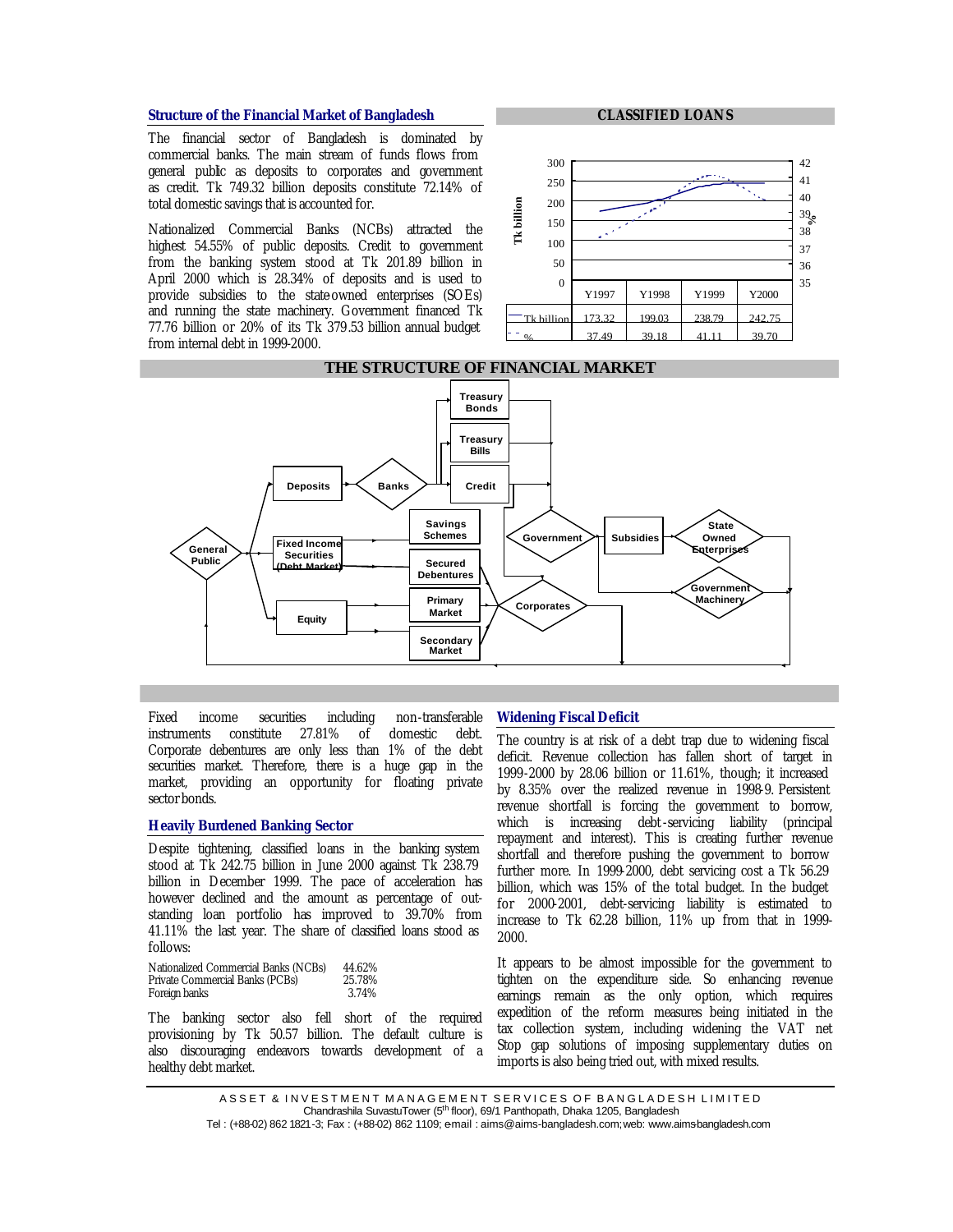#### **Lack of Diversified Financial Product Basket**

Businesses mostly depend on the commercial banks as the major source of finance. In 1999-2000 net credit extended was Tk 76 billion. The banks procured net deposit of Tk 110 billion in the fiscal year and the government, through savings schemes, raised a net Tk 31.24 billion during the same period. Nationalized Commercial Banks (NCBs) hold 55% share of the total deposit. However, fund raised through Initial Public Offerings including oversubscription was only around 1.26 billion in 1999, about 1.8% of total financing. There was not a single debenture issue in 1999.

Out of total savings, 72% is in the form of bank deposit, mostly fixed term and 28% in Fixed Income Securities (FIS). In FIS, government issues constitute 99% share through treasury bills, bonds and savings schemes, leaving only 1% for corporate debentures. Out of all the FISs, only treasury bills and corporate debentures are transferable. However, transfers of treasury bills are not in practice.

We at AIMS believe that strong presence of state-owned Nationalized Commercial Banks (NCBs) and government Savings Schemes pooling funds of general people at interest rates having no direct relevance to inflation or yield curve, is hampering efficiency of the financial market and deterring development of new financial products. Interestingly though the funds in the hands of government are risk free, they offer higher rate of return - two government savings scheme offer as high as 13.5% flat and 14.2% compound interest rate.

#### **High Risk-Free Interest Rates**

As government is the single biggest borrower in the domestic market, rates offered by different government instruments determine interest rates of commercial banks and corporate debt issues. The graph shows yield curves for three class of government issued debt instruments.



#### **Yield Curve of Debt of Bangladesh Government**

From the best-fit lines we derive effective interest rates on treasury bills, treasury bonds and savings schemes at 8.63%, 7.02% and 11.49% respectively. Weighted average interest rate on deposit stands at 7.26% while that on lending 14%. However, lending is subject to maintaining Cash Reserve and Statutory Liquidity Requirement on deposits and a significant portion of lending turns bad. Therefore, effective interest rate on lending would be slightly less on those counts.

# **Lack of Institutions and Initiatives**

There is lack of institutions ready to dedicate resources for product development. So far the market did not see any public offer of preference shares or equity warrants though the law does not restrict such issues. There has not been any major merger or acquisition or any tender offer for buying out a listed company. The traditional vehicles of investment, deposits and government savings schemes still remain most attractive to the general investors. After opening up the economy in the mid-seventies, stocks and life insurance products were familiarized to them. Later stock portfolio and mutual funds came into vogue.

## **Poor Confidence on the Private Sector**

The reason why government is so successful in raising funds while the private sector is lagging behind, lies in the fact that the general investors' confidence on the private sector is shaky. Few corporate debentures are in gross default without any legal or moral recourse for the general investors. Only recently, the Securities & Exchange Commission (SEC) had to intervene against Doyel Group for defaulting payments against the debentures of Bangladesh Luggage Ltd. and Bangladesh Zipper Ltd.

Moreover, government has shown innovativeness in designing debt products matching the varying demand of small investors. Provision of depositing in small installments and six monthly interest payments for investment in the savings schemes, have been quite effective. Lack of legal framework for issuing various securities by the private sector banks and corporates is also responsible for such tilt in favor of the government.

## **Government Borrowing through T Bills Multiplying**

Investment in treasury bills has grown 15.44x during 1995-2000. It indicates that due to maintaining expansionary monetary and fiscal policy by the subsequent governments, the deposits registered a high growth while scope of investment has not been sufficient to channel the deposit, forcing the banks to resort to treasury bills with low and declining yields.

|                        |                 |                      |                 |                   | 1999-2000, Tk million |
|------------------------|-----------------|----------------------|-----------------|-------------------|-----------------------|
| <b>Treasury Bills</b>  | Simple Interest | <b>Effective</b>     | Raised          | Repaid during the | <b>Ending Balance</b> |
|                        | Rate            | <b>Interest Rate</b> | during the year | year              |                       |
| 28 Days Treasury Bill  | 6.75%           | 6.96%                | 415,882         | 404,657           | 28,850                |
| 91 Days Treasury Bill  | 7.38%           | 7.59%                | 4.572           | 5.702             | 120                   |
| 182 Days Treasury Bill | 7.94%           | 8.10%                | 17.920          | 11.575            | 10,060                |
| 364 Days Treasury Bill | 8.43%           | 8.43%                | 20,425          | 12.698            | 19,770                |
| 2 Year Treasury Bill   | 8.75%           | 8.94%                | 9.347           |                   | 17,649                |
| <b>Total</b>           |                 |                      | 468,146         | 434.632           | 76,449                |
|                        |                 |                      |                 |                   |                       |

ASSET & INVESTMENT MANAGEMENT SERVICES OF BANGLADESH LIMITED

Chandrashila SuvastuTower (5<sup>th</sup> floor), 69/1 Panthopath, Dhaka 1205, Bangladesh

Tel: (+88-02) 862 1821-3; Fax: (+88-02) 862 1109; e-mail: aims@aims-bangladesh.com; web: www.aimsbangladesh.com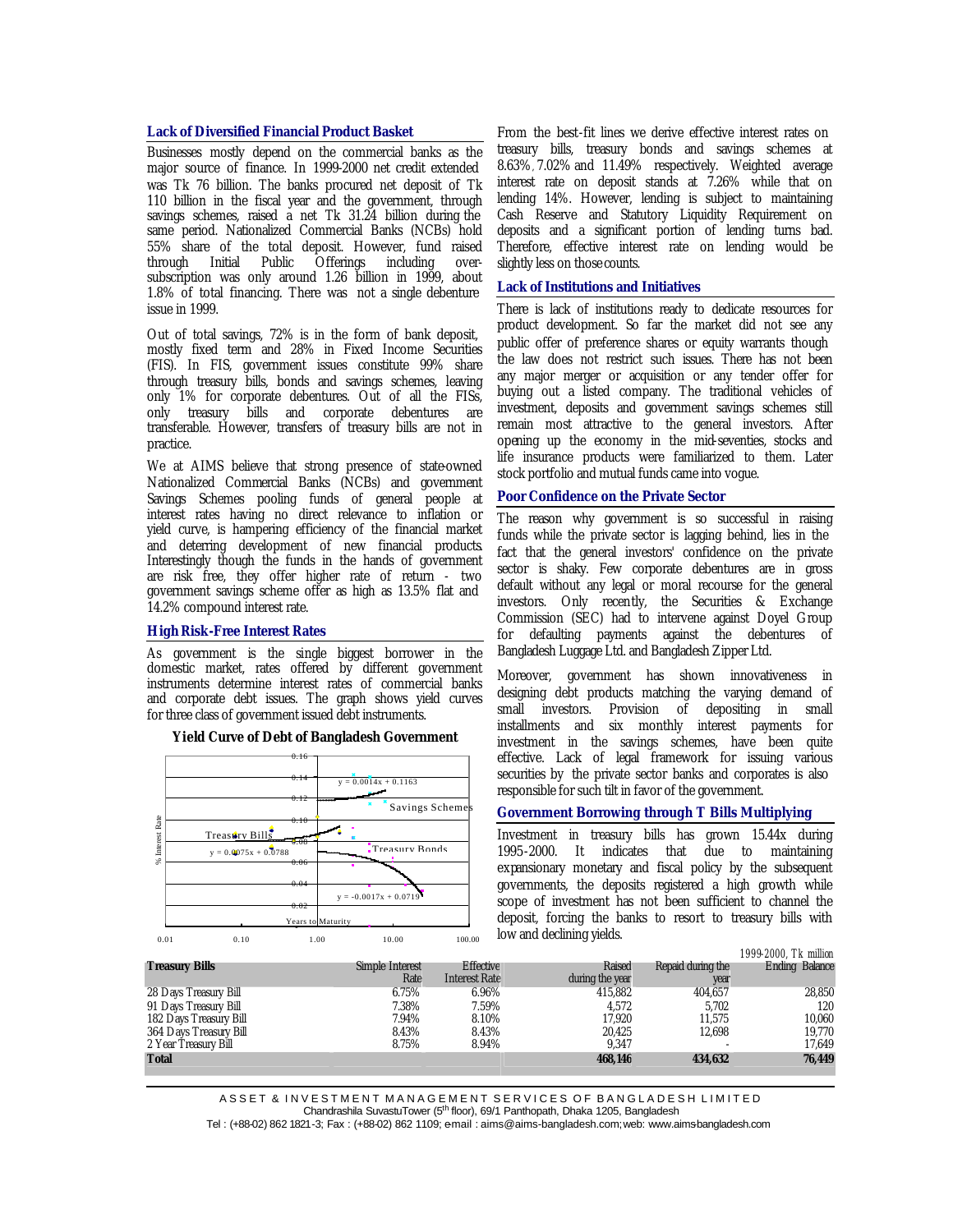*Bangladesh government treasury bills are zero coupon bonds in nature with maturities of 28, 91, 182, 364 days and 2 years. Though they are transferable such transfer is not in practice. Yield of the bills is determined by market through weekly auctions. The auctions are participated by the commercial banks.*

*Individuals are not qualified to participate in the auction. The merchant/investment banks also have never tried out the option of participation.*

In 1999-2000 the Treasury Bill yield for one-year holding period has been derived at 8.63% from the best-fit yield curve. The weighted average yield (effective) of different maturities stands at 7.95%. Outstanding amount in treasury bills was Tk 76.45 billion in end-June 2000.

## **Treasury Bonds**

Treasury bonds are issued from time to time to meet issuespecific financial need (closed end) of the government with maturities ranging from 3 to 25 years. Bangladesh government issued such bonds for funding jute sector rehabilitation programs, Biman Bangladesh Airlines, rehabilitation programs, Biman Bangladesh Airlines, Bangladesh Telephone and Telegraph (T&T) projects, Bangladesh Shilpa Rin Shangstha (BSRS) and Bangladesh

Shipping Corporation (BSC). Outstanding treasury bonds does not reflect the overall debt trend and remained steady, as government's increasing day to day demand for fund is met through treasury bills and the savings schemes.

| 1999-2000, TK million                                      | Years to<br><b>Maturity</b> | <b>Simple</b><br>Interest<br>Rate | <b>Effective</b><br><b>Interest Rate</b> | of Issue | Year Maturity | Raised<br>during the     | Repaid<br>during the | Ending<br><b>Balance</b> |
|------------------------------------------------------------|-----------------------------|-----------------------------------|------------------------------------------|----------|---------------|--------------------------|----------------------|--------------------------|
| 5% Income Tax Bond                                         |                             |                                   |                                          |          |               | year                     | year                 | 247                      |
| 15-year Special Treasury Bond                              | 15                          | 5%                                | 3.80%                                    | 1990     | 2005          |                          |                      | 17,291                   |
| 5% 15-year Treasury Bond 2008                              | 15                          | 5%                                | 3.80%                                    | 1993     | 2008          |                          |                      | 5,000                    |
| 5% 15-year Treasury Bond 2011                              | 15                          | 5%                                | 3.80%                                    | 1994     | 2011          |                          |                      | 1,450                    |
| 3-year (T&T) Treasury Bond 1999                            | 3                           | 6%                                | 5.67%                                    | 1996     | 1999          |                          | 550                  |                          |
| 3-year (T&T) Treasury Bond 1999                            | 3                           | 8.90%                             | 8.21%                                    | 1996     | 1999          |                          | 100                  |                          |
| 3-year (T&T) Treasury Bond 1999                            | 3                           | 10%                               | 9.14%                                    | 1996     | 1999          | $\overline{\phantom{a}}$ | 1,390                |                          |
| 25-year (Jute Sector) Treasury Bond 2018                   | 25                          | 5%                                | 3.30%                                    | 1993     | 2018          |                          | 236                  | 4,314                    |
| 25-year (Jute Sector) Treasury Bond 2019                   | 25                          | 5%                                | 3.30%                                    | 1994     | 2019          |                          | 164                  | 2,992                    |
| 25-year (Jute Sector) Treasury Bond 2020                   | 25                          | 5%                                | 3.30%                                    | 1995     | 2020          |                          | 27                   | 555                      |
| 7% 10-year (Jute Sector) Treasury Bond 2006                | 10                          | 7%                                | 5.45%                                    | 1996     | 2006          |                          |                      | 1,704                    |
| 7% 10-year (Jute Sector) Treasury Bond 2005 & 2006         | 10                          | 7%                                | 5.45%                                    | 1996     | 2006          |                          |                      | 520                      |
| 8.5% 10-year (BSRS) Treasury Bond 2000                     | 10                          | 8.50%                             | 6.35%                                    | 1997     | 2000          |                          | 500                  |                          |
| 4% & 5% (Biman) Treasury Bond 2000                         | 5                           | 4%                                | 3.71%                                    | 1995     | 2000          |                          | 570                  |                          |
| 5-year (Biman) Treasury Bond 2002                          |                             | 8%                                | 6.96%                                    | 1997     | 2002          |                          |                      | 150                      |
| 5-year (Biman) Treasury Bond 2002                          |                             | 9%                                | 7.71%                                    | 1997     | 2002          |                          |                      | 350                      |
| 8% 5-year (Biman) Treasury Bond 2003                       |                             | 8%                                | 6.96%                                    | 1998     | 2003          |                          |                      | 200                      |
| 9% 5-year (Biman) Treasury Bond 2003                       |                             | 9%                                | 7.71%                                    | 1998     | 2003          | 40                       |                      | 800                      |
| 7% 3-year Autonomous Bodies' (Textile) Bank Loan Bond 2001 | 3                           | 7%                                | 6.56%                                    | 1998     | 2001          |                          |                      | 257                      |
| 8% 10-year Bangladesh Shipping Corp. Loan Bond 2008        | 10                          | 8%                                | 6.05%                                    | 1998     | 2008          |                          |                      | 1,033                    |
| 7% 10-year (Jute Sector) Treasury Bond 2005                | 10                          | 7%                                | 5.45%                                    | 1995     | 2005          |                          |                      | 19                       |
| 9% 3-year (T&T) Treasury Bond 2002                         | 3                           | 9%                                | 8.29%                                    | 1999     | 2002          | 530                      |                      | 1,480                    |
| 7% 5-year Treasury Bond 2004                               | 5                           | 7%                                | $0.00\%$                                 | 2000     | 2004          | 1,653                    |                      | 1,653                    |
| <b>Total Treasury Bond</b>                                 |                             |                                   |                                          |          |               | 2,223                    | 3,538                | 40,015                   |

*Treasury Bonds are redeemable before maturity but not transferable. Total outstanding in T Bonds was 40 billion at end June 2000.*

#### **AGRANI BANK INDUSTRIAL DEVELOPMENT BOND**

Poor industrial growth in subsequent years of the current regime excepting 2000 prompted the government to float Industrial Development Bonds (open-ended). The bond floated by the state -owned Agrani Bank in 1998 with Tk 5 billion collection target has received significant response. It attracted Tk 1.5 billion till December 2000. The bond offers 10% interest-rate for five-year maturity and 11% for seven-year with yearly compounding. One incentive is that the source of fund to be invested in the bond will not be questioned by the tax-authorities. It is designed to attract the undeclared money to contribute in industrial development. The profile of the investors could not be surveyed for the reason.

The fund collected from the industrial bond is not kept reserved for any concessional disbursement, nor any separate criteria are set for such disbursement. The bank sources found that the project is not viable for them as the offered interest rate on the bond was set at a high level by the government unilaterally whereas disbursement of the fund does not have any additional protection from defaults. A significant portion (nearly 50%) of the fund reportedly remained uninvested with the bank. The salient features of Agrani Bank Industrial Development Bond is as under :

| Floatation                  | July 1998                                                                                  |
|-----------------------------|--------------------------------------------------------------------------------------------|
| Maturity                    | 5 and 7 years                                                                              |
| Transferability :           | Not transferable                                                                           |
| <i>Face Value :</i>         | Tk 50,000: 100,000: and 500,000                                                            |
| Interest R ate $\therefore$ | 10% for five-year maturity and 11% for seven-year                                          |
|                             | Interest can be withdrawn half-yearly; however, if not encashed it is compounded annually. |

*The simultaneously proposed US Dollar denominated Industrial Development Bond planned to be floated by state-owned Sonali Bank, is reported to have been stalled on bureaucratic bottleneck and technicalities, even though the American Express Bank got involved in the project.*

A S S E T & IN VESTMENT MANAGEMENT SERVICES OF BANGLADESH LIMITED Chandrashila SuvastuTower (5<sup>th</sup> floor), 69/1 Panthopath, Dhaka 1205, Bangladesh

Tel: (+88-02) 862 1821-3; Fax: (+88-02) 862 1109; e-mail: aims@aims-bangladesh.com; web: www.aimsbangladesh.com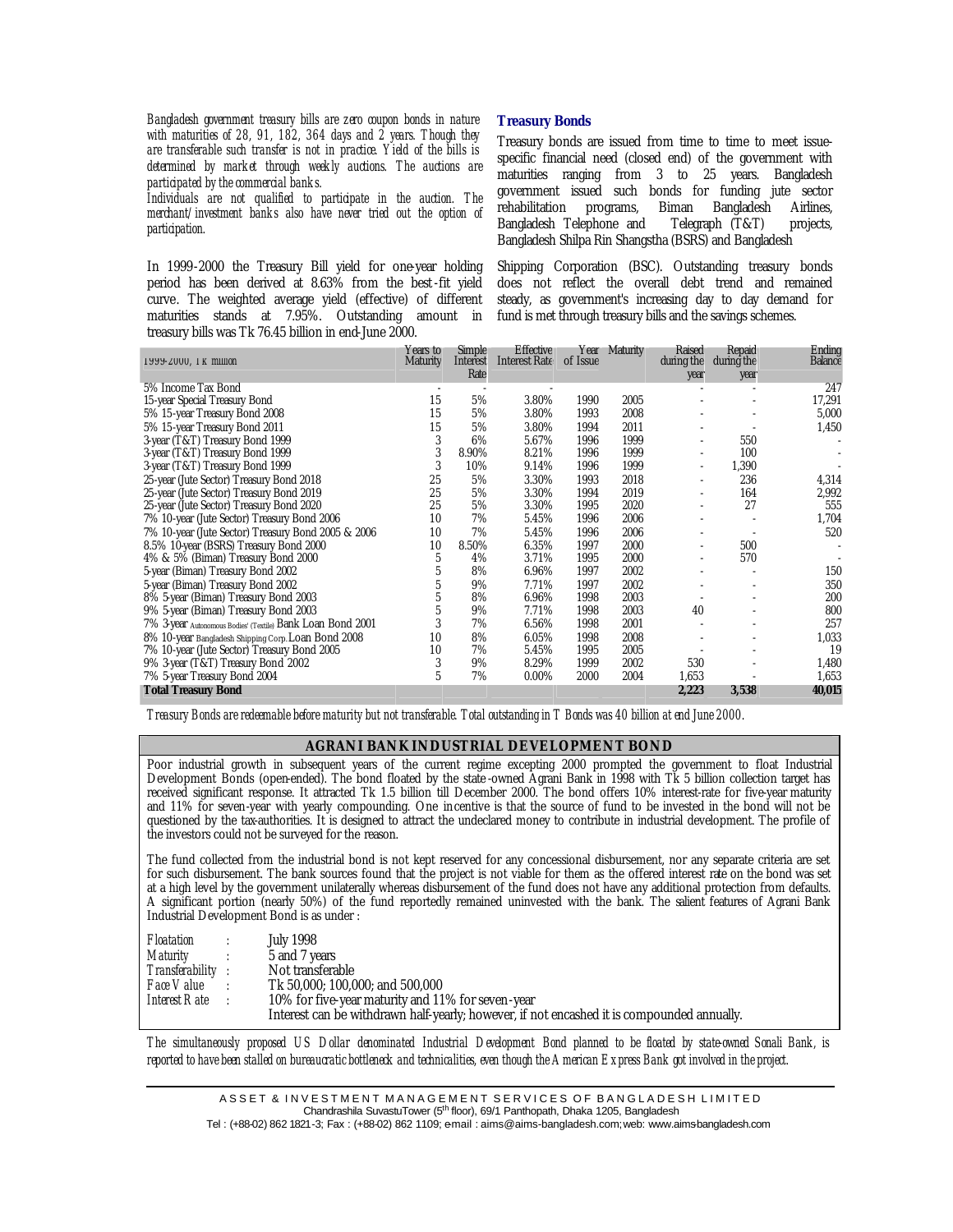#### **Savings Certificates Attracting Huge Funds**

The different 'Savings Schemes' has become a major source of fund for the government. They are open ended and have gained enormous popularity among the middle income bracket, due to flexibility in matching the savings and expenditure pattern of the middle class and the high rate of interest being offered.

Three-month interval profit-based savings certificate offers as high as 14.20% effective rate. Savings certificates with half-yearly, quarterly and monthly interest payments also have received tremendous response. The Wage Earners' Development Bonds (WEDB) is also popular with the expatriate Bangladeshis.

Employee pension and provident funds and retirees on pension are the main investors in the savings schemes. Tk 56.39 billion gross and Tk 32.31 billion net have been raised in 1999-2000 through these savings certificates as compared to only Tk 587.7 million raised from the entire primary equity market in 2000.

The Securities & Exchange Commission (SEC) regulates raising equity as well as debt issues from the public. There is a requirement to form a Trust - which in most of the cases become ineffective due to lack of a clear legal framework- to look after the interest of debentureinvestors. Thirteen companies have issued debentures of Tk 2.5 billion, of which around Tk 1.5 billion is now outstanding.

Existing regulations are weak in providing recourse to the general investors. The debentures are traded at the stock exchanges but they have poor liquidity.

# **Impediments in Developing an Active Debt Market**

The dominance of the government in pooling funds from general public is depriving the private sector from directly issuing debt instruments, which could help in activating the debt market. Non-transferability of the most of the existing debt instruments is also a big impediment. Lack of expertise and innovativeness and absence of institutions in bringing variations in debt products. A comprehensive legal framework and a policy guideline for liberalizing the debt sector are yet to be formulated. There is a lack of awareness and confidence on new debt products in the market, as well as with the Regulators.

*September 2000*

|                                                   | Simple               | <b>Effective</b>     | Year     | Raised          | Repaid          | Ending         |
|---------------------------------------------------|----------------------|----------------------|----------|-----------------|-----------------|----------------|
| 1999-2000. Tk million                             | <b>Interest Rate</b> | <b>Interest Rate</b> | of Issue | during the year | During the year | <b>Balance</b> |
| 6-year Bonus Savings Certificate                  | 22.00%               |                      | closed   |                 |                 | 63             |
| 3-year Savings Certificate                        | 15.00%               |                      | closed   |                 |                 | 1,103          |
| 8-year Defense Savings Certificate                | 17.75%               | 11.68%               | 1976     | 18.417          | 5,357           | 68.157         |
| 5-year Bangladesh Savings Certificate             | 14.50%               | 11.52%               | 1977     | 3,281           | 6,132           | 17,771         |
| 6-month Interval Profit based Savings Certificate | 13.50%               | 13.96%               | 1997     | 1.954           | 524             | 12,660         |
| 3-month Interval Profit based Savings Certificate | 13.50%               | 14.20%               | 1998     | 15.054          | 1,303           | 25,851         |
| 5-year Family Savings Certificate                 | 13.20%               | 14.03%               | 1997     | 3.479           | 644             | 9,581          |
| Wage Earners' Development Bond                    | 16.00%               | 12.47%               | 1981     | 2,057           | 1,023           | 9.203          |
| 3-year National Investment Bond                   | 9.00%                | 8.29%                | 1992     | 2,092           | 391             | 4,862          |
| Bangladesh Prize Bond                             |                      |                      |          | 441             | 364             | 1,704          |
| Post Office Savings Bank                          |                      |                      |          | 9.614           | 8,327           | 18,795         |
| Jamanat Savings Certificate                       |                      |                      |          | 6               |                 | 6              |
| <b>Total Savings Certificates</b>                 |                      |                      |          | 56,395          | 24,081          | 169,755        |

*The savings certificates are redeemable before maturity but not transferable. Individuals are mainly targeted and there are some restrictions, including ceiling limit, on institutions in investing in the savings certificates.*

## **Debentures, the only form of private FIS**

Debentures, first explored by Beximco Group through public issue of Beximco Pharmaceuticals Ltd. in 1988, have remained the only public debt-raising vehicle for private corporate houses. The debentures, some being convertible to equity, are secured with a Trustee and having a sinking fund indenture with deferred half yearly equal payment of principal and coupon offering interest rates ranging from 14-17% (nominal). There is no dedicated rule for issuing corporate debt securities in Bangladesh as

yet.

|                                                                                             |              |            |      |                 |             | September zuuu    |
|---------------------------------------------------------------------------------------------|--------------|------------|------|-----------------|-------------|-------------------|
| Company                                                                                     | Year of      | Amount     | Life | Year of         | Amount      | <b>Effective</b>  |
|                                                                                             | <b>Issue</b> | Raised     |      | <b>Maturity</b> | Outstanding | Yield, %          |
|                                                                                             |              | Tk million |      |                 | Tk million  |                   |
| Beximco Pharma                                                                              |              | 24         |      |                 | Matured     | Matured           |
| Beximco Limited                                                                             | 1989         | 53         | 9    | 1998            | Matured     | Matured           |
| Beximco Infusion                                                                            | 1992         | 38         |      | 2001            | 8.73        | Note <sup>1</sup> |
| BCIL                                                                                        | 1993         | 20         | 6.5  | 1999            | Matured     | Matured           |
| <b>Beximco Synthetics</b>                                                                   | 1993         | 375        | 10   | 2003            | 160.2       |                   |
| <b>Beximco Fisheries</b>                                                                    |              | 120        |      |                 | 68.56       | 37.71             |
| <b>Beximco Knitting</b>                                                                     | 1994         | 300        | 10.5 | 2004            | 136.8       | 26.16             |
| Eastern Housing                                                                             | 1994         | 900        |      | 2000            | Matured     | Matured           |
| Beximco Textile                                                                             | 1995         | 240        | 10.5 | 2005            | 171.264     | 27.48             |
| <b>BD</b> Zipper                                                                            | 1995         | 16         |      | 2002            | 8           | Irregular         |
| <b>Beximco Denims</b>                                                                       | 1995         | 214        | 10.5 | 2005            | 214.08      | 24.37             |
| <b>Bd</b> Luggage                                                                           | 1996         | 120        |      | 2003            | 105         | Irregular         |
| Aramit Cement                                                                               | 1998         | 112        | 10.5 | 2008            | 90          | 16.58             |
| Note <i>LEffective vield could not be derived due to complexity of profit participation</i> |              |            |      |                 |             |                   |

*The table provides the effective yield for few outstanding debentures. There are needs for dedicated laws for issuing corporate debt instruments, strengthening corporate disclosure, and variations in corporate debt instruments, especially unsecured bonds and debt instruments convertible to equity.*

A S S E T & IN VESTMENT MANAGEMENT SERVICES OF BANGLADESH LIMITED Chandrashila SuvastuTower (5<sup>th</sup> floor), 69/1 Panthopath, Dhaka 1205, Bangladesh

Tel: (+88-02) 862 1821-3; Fax: (+88-02) 862 1109; e-mail: aims@aims-bangladesh.com; web: www.aimsbangladesh.com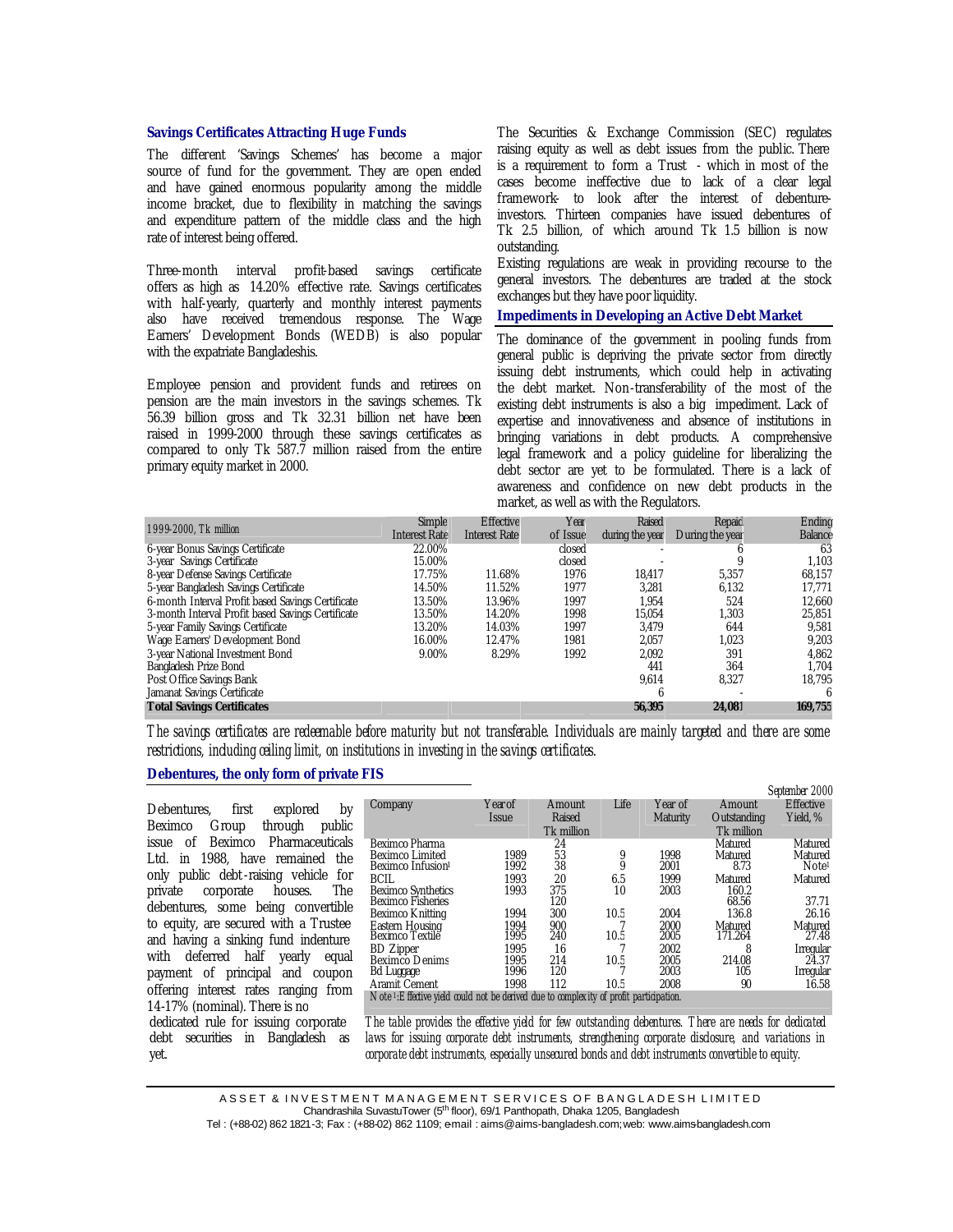An earlier study by a multi-lateral agency on developing a bond market in Bangladesh has identified the following impediments, which we at AIMS also consider as most relevant :

- Weak governance institutions
- Overlapping role of the SEC and Bangladesh Bank
- Out-crowding effect from bad loan situation and fiscal deficit of the government
- Dominance of NCBs
- Cumbersome information system
- Insignificant non-banking sector
- Absence of arbitration institutions
- Absence of unsecured bonds
- Want of trained and experienced professionals
- No Credit Rating agency
- Few research and information institutions
- No secondary trading of government debt instruments
- Inferior interest rate structure
- No interest from intermediaries
- No SEC guidelines on FIS

"At present, Bangladesh law, government, fiscal and monetary policy and regulatory indecision combine to create a financial market monopoly for Government Savings Certificates and Nationalized Commercial Banks, which in turn restricted the emergence of alternative financial intermediation," the report summarized.

## **Road Map to Bond Market Development**

Despite the impediments, the silver lining is that the government, aided by the Asian Development Bank (ADB) and the World Bank, has started to take steps to diversify the basket of financial products. The World Bank and IFC have conducted a study on developing a bond market in Bangladesh. Bangladeshi participants at the South Asia Regional Debt Market Symposium held under the auspices of IFC at Bentota, Sri Lanka during October 1999 chalked the following road map for development of the bond market :

- 1. Rationalization of the Interest Rate Structure whereby the Government borrows at the lowest possible rate to create a level playing field.
- 2. Establish benchmarking and long-term Yield Curve.
- 3. Provide a Legal Framework of user friendly Rules & Regulations, conducive to the creation and development of an active market.
- 4. Develop a system of issuance of future Sovereign Papers (Sanchaya Patras etc.) of different maturities as Tradable and Transferable Securities.
- 5. Fund future infrastructure projects through issuance of Government and Private Bonds.
- 6. Lower Registration and Issue cost of Bonds and Debentures.
- 7. Create independent Credit Rating Agencies.
- 8. Develop and strengthen market intermediaries like dealers, investment analysts, investment/ merchant bankers' etc.
- 9. Facilitate education process of market participants, including the investors and issuers.
- 10. Unbundle pension and insurance funds and promote flotation of private mutual funds, especially Money Market Mutual Funds.
- 11. Allow Investment Grade Corporate Bonds and Debentures to form part of SLR of Banks.
- 12. Facilitate Securitization and issuance of Asset Backed Securities and Colateralized Loan Obligations with the backing of multilateral agencies and development of Money Market instruments.
- 13. Establish Central Depository and Electronic Settlement and Registration System.
- 14. Upgrade Accounting and Disclosure Standards as well as Foreclosure Laws.

It is understood that the Asian Development Bank (ADB) is planning to conduct a comprehensive study titled "Long Term Financial Market Development Study" to diversify the product basket in the financial market.

We believe, effort to introduce Collateralized Lease Obligations (CLOs) against the future cash inflow of lease payments to refinance leasing companies is a significant step forward under the World Bank Funded Credit Bridge Standby Facility (CBSF) with the Bangladesh Bank. However, the vital component of the program that would have seen the issuance of asset backed securities has unfortunately not come through. We however, though expect to see asset securitization ventures in near future from the leasing and the housing finance companies. A World Bank funded project to assist the Securities & Exchange Commission (SEC) in framing relevant rules and regulations to facilitate creation of a vibrant debt market is reportedly ongoing.

**Yawer Sayeed, Managing Director &CEO Mahmudul Bari, Head of Operations Mizanur Rahman, Head of Finance & Administration Wasiq al Azad, Head of Research & Corporate Finance Md. Moniruzzaman, Manager, Operations Laila Mahmuda Shilpi, Sr. Executive Officer, Research Naheed Nusrat, Sr. Executive Officer, Corporate Finance Rownak Matin, Sr. Executive Officer, Customer Support** 

A S S E T & IN VESTMENT MANAGEMENT SERVICES OF BANGLADESH LIMITED Chandrashila SuvastuTower (5<sup>th</sup> floor), 69/1 Panthopath, Dhaka 1205, Bangladesh

Tel: (+88-02) 862 1821-3; Fax: (+88-02) 862 1109; e-mail: aims@aims-bangladesh.com; web: www.aimsbangladesh.com